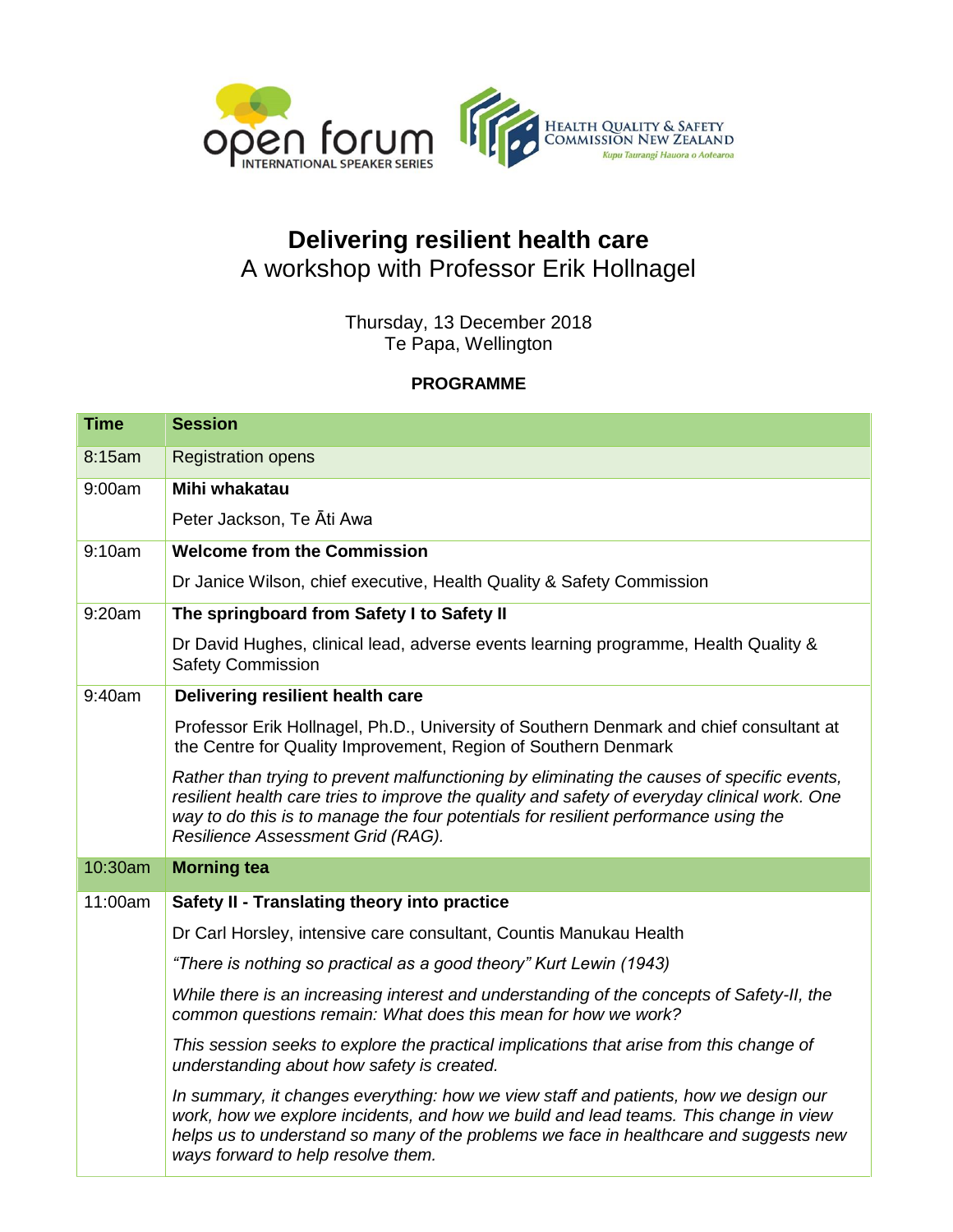| 11:30am            | Weaving safety into the fabric of your organisation                                                                                                                                                                                                                                                                                                                                                                                                                                                                   |
|--------------------|-----------------------------------------------------------------------------------------------------------------------------------------------------------------------------------------------------------------------------------------------------------------------------------------------------------------------------------------------------------------------------------------------------------------------------------------------------------------------------------------------------------------------|
|                    | Jo Wailling, senior adviser organisational development, Capital & Coast DHB and adjunct<br>research fellow, Victoria University of Wellington                                                                                                                                                                                                                                                                                                                                                                         |
|                    | Safety-II recognises that humans are an important resource for flexible, resilient safety<br>systems. In complex adaptive systems, like healthcare organisations, people stratify and<br>mitigate risk every day. How diverse groups of healthcare professionals prioritise,<br>define and enact safety is influenced by their values, choices and actions, as well as their<br>everyday work context. When we focus on nurturing people and culture, safety is woven<br>into everything healthcare organisations do. |
|                    | Organisations can build beyond a deficit only approach by appreciating there are multiple<br>perspectives of safety. Weaving Safety-II into organisational frameworks and approaches<br>aims to help us move towards a proactive safety system and learn from excellence. Core<br>components of our safety framework include a culture of collaboration, support and<br>appreciation, and a just, restorative culture.                                                                                                |
|                    | We are at the beginning of our journey and this session will discuss practical examples of<br>our 'work as imagined' and 'work as done' and what we have learned from the gap in<br>between.                                                                                                                                                                                                                                                                                                                          |
| 12:00pm            | Lunch                                                                                                                                                                                                                                                                                                                                                                                                                                                                                                                 |
|                    | Real cases of Safety II in practice - How to make the system safer and better                                                                                                                                                                                                                                                                                                                                                                                                                                         |
| 12:45pm            | Designing incident reporting for transitioning to Safety-II                                                                                                                                                                                                                                                                                                                                                                                                                                                           |
|                    | Brian Robinson, senior lecturer, Victoria University of Wellington                                                                                                                                                                                                                                                                                                                                                                                                                                                    |
| $1:05$ pm          | ACE Awards - a learning from excellence initiative                                                                                                                                                                                                                                                                                                                                                                                                                                                                    |
|                    | Presenter TBA, Capital & Coast DHB                                                                                                                                                                                                                                                                                                                                                                                                                                                                                    |
| $1:25$ pm          | Reconciling work as-imagined and work-as-done to improveve hand hygiene                                                                                                                                                                                                                                                                                                                                                                                                                                               |
|                    | Presenter TBA, Counties Manukau Health                                                                                                                                                                                                                                                                                                                                                                                                                                                                                |
| 1:45 <sub>pm</sub> | Safe Medicine Administration: An approach that goes beyond policy content                                                                                                                                                                                                                                                                                                                                                                                                                                             |
|                    | Helen Costello, Capital & Coast DHB                                                                                                                                                                                                                                                                                                                                                                                                                                                                                   |
| 2:05 <sub>pm</sub> | Making Safety-II clinician Safety-Too. Medicolegal considerations - Whatever<br>improves patient safety improves clinician safety. They are mutually inclusive.                                                                                                                                                                                                                                                                                                                                                       |
|                    | Dr Denys Court, adverse events expert advisory group, Health Quality & Safety<br>Commission                                                                                                                                                                                                                                                                                                                                                                                                                           |
|                    | Safety-II is in its early years and to many clinicians is an undiscovered mystery. Though<br>what makes patients safer should also make clinicians safer, it is yet to be seen how they<br>will perceive it as impacting on accountability. Accountability can be confused by the<br>existence on one hand of the legal-accountability "standard of care" and on the other, our<br>aspirations toward "best practice".                                                                                                |
|                    | Many an expert witness has confused these. It is essential that Safety-II is seen as a<br>mechanism to encourage, support, and measure the improvement of care (because it<br>examines what goes right and why) and that it relates more closely to best practice than<br>the legal standard of care.                                                                                                                                                                                                                 |
|                    | For Safety-II to reach tipping point in clinical practice, becoming an every-day every-<br>clinician system, it will necessitate ensuring that it is seen as supportive of the care<br>clinicians provide rather than increasing their accountability.                                                                                                                                                                                                                                                                |
| 2:45 <sub>pm</sub> | Afternoon tea                                                                                                                                                                                                                                                                                                                                                                                                                                                                                                         |

an an